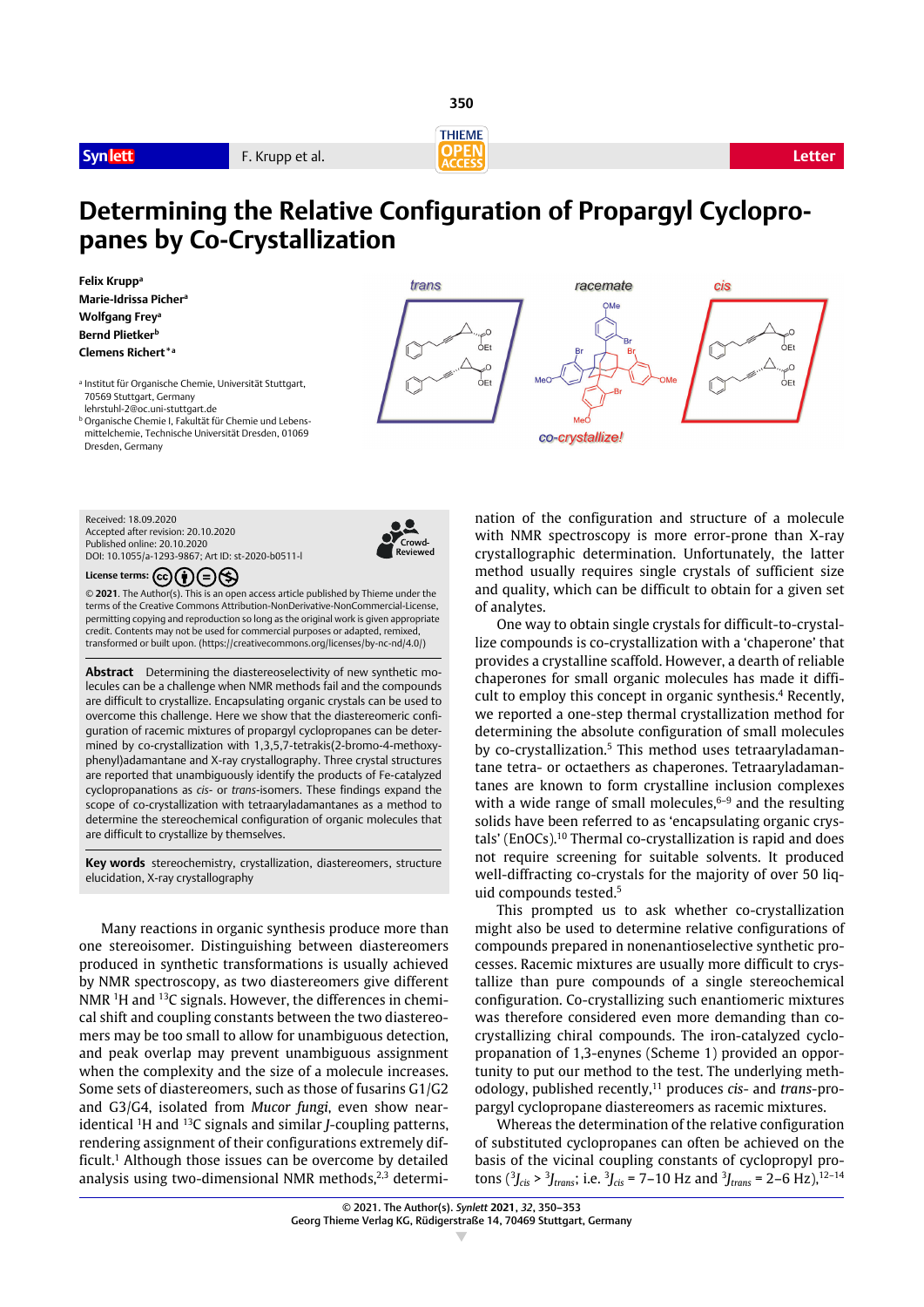**Synlett F. Krupp et al. Letter F. Krupp et al. Letter** 



**Scheme 1** Iron-catalyzed cyclopropanation of 1,3-enynes under photochemical or thermal activation.  $R^1$  = Ar, Alk, C(O)R, CH<sub>2</sub>OR, CH<sub>2</sub>NR;  $R^2 = H$ , Alk.

the assignment becomes less straightforward when coupling constants are in the range of 6–7 Hz, or when the signals of the cyclopropyl protons overlap with the signals of aliphatic protons. Since in-depth 2D NMR analysis requires long acquisition times and detailed data analysis, fraught with potential pitfalls, and because only a few of the newly synthesized cyclopropane derivatives crystallized by themselves, we were hoping that the novel co-crystallization process with tetraaryladamantanes would provide rapid and unambiguous answers. Here, we report four co-crystal structures for products of the cyclopropanation reaction mentioned above, together with the relative configuration of the products.

Figure 1 shows the structures of the propargyl cyclopropanes analytes selected for the co-crystallization study, together with that of 1,3,5,7-tetrakis(2-bromo-4-methoxyphenyl)adamantane (**TBro**), which was chosen as crystallization chaperone, as it had previously proven suitable for forming crystalline inclusion compounds with analytes of molecular weights of up to about 250 g/mol.<sup>5</sup> This tetrabromide is also a good co-crystallization agent for lipophilic compounds that might not interact strongly enough with octaether chaperones to form crystalline inclusion complexes.5,6

All conventional crystallization experiments for racemic *cis*- and *trans*-cyclopropanes **1** and **2** had failed when we began our experiments, indicating that the analytes have little tendency to crystallize by themselves. Co-crystallization was induced by treating 30 µL of HPLC-purified, racemic **1** with 5 mg of **TBro**, heating to 70 °C in a glass vial placed on the surface of a heater/stirrer until a clear solution formed, and allowing crystallization to occur by switching off the hotplate. A crystal suitable for X-ray crystallography was picked on the next day and proved suitable to elucidate the relative configuration. This, together with analogous experiments with the other three analytes, gave the results shown in Figure 2 and in Table 1, entries 1–4. Further details of the crystallization and the X-ray crystal structures are provided in the Supporting Information. The coordinates have been deposited with the Cambridge Crystallographic Data Centre.15



**Figure 1** Cyclopropane analytes, that were obtained as racemic mixtures, and the crystallization chaperone used for co-crystallization





Δ **351**

**THIEME** 

*Synlett* **2021**, *32*, 350–353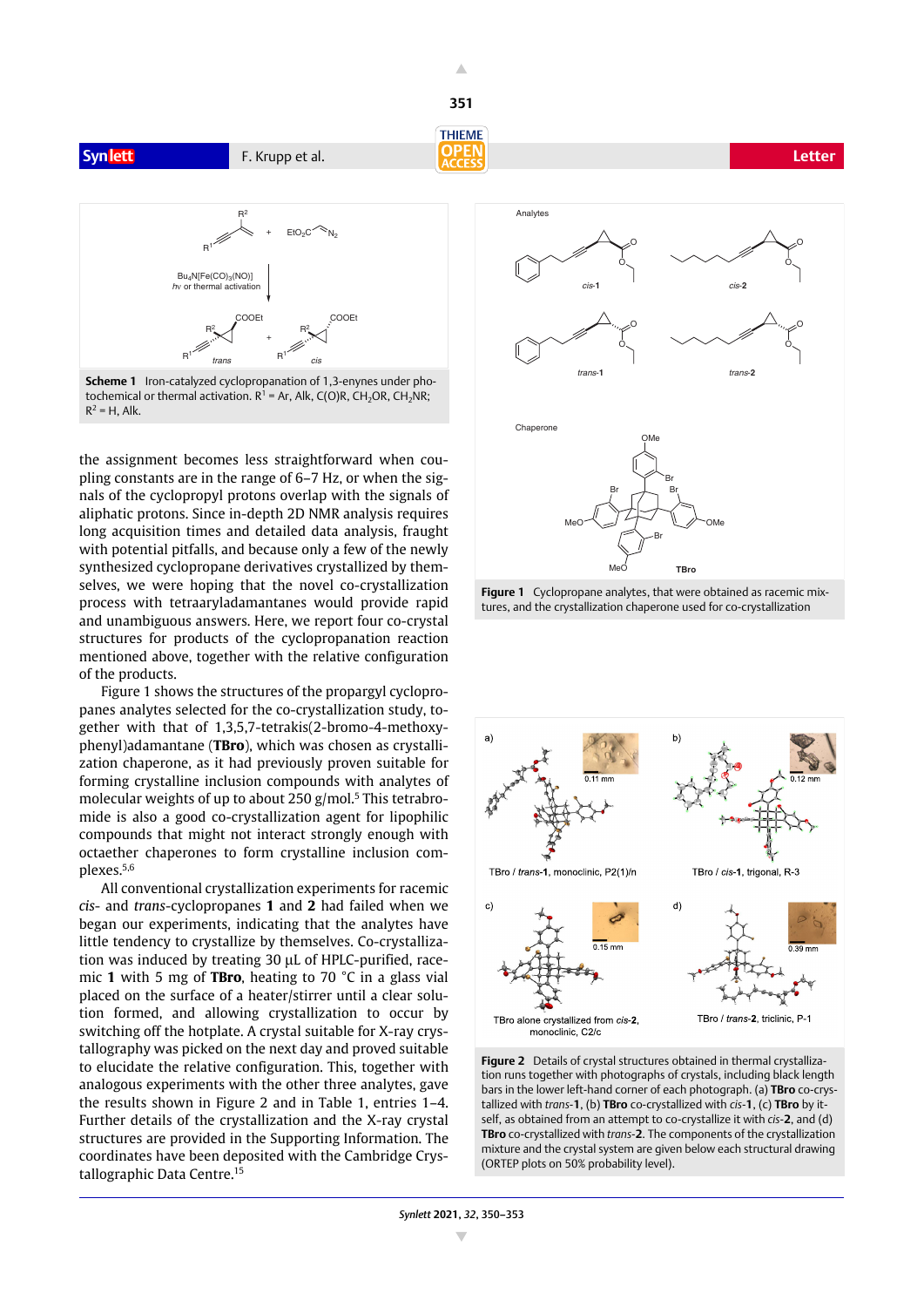

**352**

**Table 1** Quantities Used for Co-Crystallization Experiments and Results of X-Ray Crystallographic Analyses

| <b>TBro</b><br>[mq] | Analyte<br>(Vol [µL])     | Crystal system            | Space<br>group     | R1     |
|---------------------|---------------------------|---------------------------|--------------------|--------|
| 5                   | $cis-1(30)$               | trigonal                  | R <sub>3</sub>     | 0.0296 |
| 1                   | trans- $1(50)$            | monoclinic                | P2 <sub>1</sub> /n | 0.0575 |
| 1                   | $cis-2(30)$               | (monoclinic) <sup>a</sup> | C2/c               | 0.0499 |
| 1                   | trans- $2(30)$            | triclinic                 | P1                 | 0.0602 |
| 1                   | 1:4 $cis-1$ (trans-1 (50) | monoclinic <sup>b</sup>   | P2 <sub>1</sub> /n | 0.0657 |
|                     |                           |                           |                    |        |

a Crystallization of **TBro** alone; no inclusion of analyte.

b Only racemic *trans*-**1** was observed in the co-crystal.

Three of the four cyclopropanes formed crystalline inclusion complexes with **TBro**, whereas attempts to co-crystallize *cis*-**2** with the tetraaryladamantane led to crystals of the chaperone alone. In all three cases, racemic co-crystal structures were obtained, meaning that equimolar amounts of one the two enantiomers were encapsulated upon crystallization. The crystallographic data allowed the unambiguous assignment of the configuration of *cis*- and *trans*-**1**, as well as that of *trans*-**2** (Figure 2).

Figure 3 shows the crystal packing for *trans*-**1** as a representative case. There are two molecules of the analyte in the asymmetric cell. One of them (lower right-hand corner of Figure 3a) is well ordered and was used to determine the relative configuration. The other molecule, on the left-hand side of the same figure, is partially disordered. Together, the analytes form layers interleaved between well-ordered **TBro** molecules (Figure 3b). This arrangement apparently leads to a reasonable level of space filing, a requirement for obtaining well-resolved diffraction patterns for analytes. Three different crystal systems were adopted by **TBro** in our crystals: trigonal, monoclinic, and triclinic.

The ability to find diverse crystalline arrangements, including arrangements where an imperfect shape complementarity leads to local disorder (but a sufficient number of analyte molecules are well ordered for structure elucidation) helps to explain why molecules structurally different from each other (and the many other guest molecules studied earlier)5–9 can be encapsulated in EnOCs by using chaperones like **TBro**. As in our previous study on determining absolute configuration by co-crystallization.<sup>5</sup> the current approach does not require screening for solvents or special crystallization conditions, and it produced final results in less than 48 hours. We have yet to determine whether crystallization can be performed without heating, as in the 'spectroscopy cum crystallization' (SCC) method reported earlier.5

The results shown in Table 1, entries 1–4 were obtained with one racemic mixture (*cis* or *trans*), as isolated after chromatographic purification. As a first foray into structure elucidation for more complex mixtures, as often obtained in synthetic transformations, we then used a 1:4 mixture of



**Figure 3** Details of the co-crystal structure of **TBro** and *trans*-**1**. (a) Asymmetric unit containing one well-ordered molecule and one partially disordered molecule of the analyte; (b) crystal packing of chaperone and analyte molecules in the crystal lattice. The **TBro** molecules are shown as stick representations, the molecules of *trans*-**1** are spacefilling models in light blue. Hydrogen atoms are omitted for clarity.

the *cis*- and *trans*-racemates from the synthetic work, without HPLC separation. When this mixture containing four stereoisomers in total was employed in our co-crystallization process under the conditions mentioned above, a racemic crystal structure containing the dominant diastereomer (*trans*-**1**) was obtained (Table 1, entry 5). The process of structure elucidation took less than two days in total. The structure obtained (Figure 4) again showed one set of wellordered analyte molecules suitable for determining the relative configuration with accuracy.



**Figure 4** Co-crystallization starting from a 4:1 mixture of *trans*-**1** and *cis*-**1**, with **TBro** as crystallization chaperone. The lower part of the figure shows the position of analyte molecules in the unit cell in light blue, with H atoms omitted for clarity. Two well-ordered molecules are in an extended conformation, positioned vertically; two disordered analytes are in the center of the detail of the crystal structure shown.